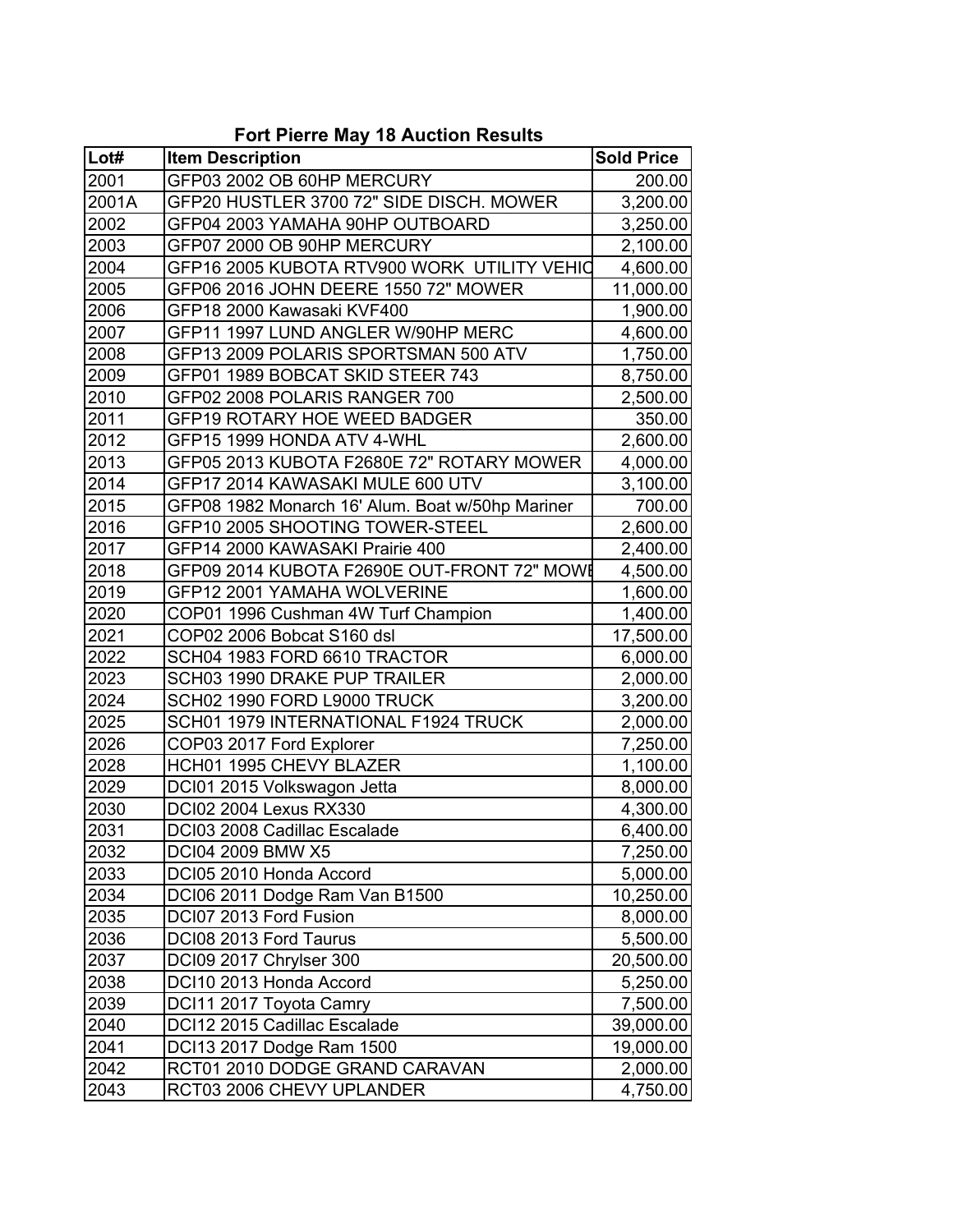| 2044 | RCT02 1999 INTERNATIONAL THOMAS BUS     | 4,000.00  |
|------|-----------------------------------------|-----------|
| 2045 | AG998 2013 CHEVY IMPALA                 | 8,500.00  |
| 2046 | CL792 2008 FORD F250 4X4 XCAB SHORT BO  | 5,300.00  |
| 2047 | CL356 2001 Dodge 2500 4WD               | 8,750.00  |
| 2048 | AE074 2006 FORD TAURUS                  | 3,100.00  |
| 2049 | CH341 2016 CHEV SILVERADO               | 7,700.00  |
| 2050 | CH268 2015 DODGE RAM 1500 4X4 CC PICKUP | 11,000.00 |
| 2051 | AG039 2008 CHEVY IMPALA                 | 5,200.00  |
| 2052 | BQ767 2008 CHEVY UPLANDER               | 5,000.00  |
| 2053 | AG771 2007 CHEVY IMPALA                 | 4,100.00  |
| 2054 | CL558 2004 CHEVROLET 2500 4X4 XCAB      | 8,000.00  |
| 2055 | AG590 2009 CHEVY IMPALA                 | 4,200.00  |
| 2056 | AG989 2013 CHEVY IMPALA                 | 6,800.00  |
| 2057 | CH656 2006 DODGE D150 4X4               | 2,700.00  |
| 2058 | AG187 2006 CHEVY IMPALA                 | 2,700.00  |
| 2059 | CD194 2011 DODGE DAKOTA                 | 9,000.00  |
| 2060 | AE843 2003 CHEV MALIBU                  | 3,800.00  |
| 2061 | CH132 2006 CHEVY 1500 4X4               | 6,600.00  |
| 2062 | AG586 2009 CHEVY IMPALA                 | 4,500.00  |
| 2063 | BC144 2007 CHEVY SUBURBAN 1/2           | 6,500.00  |
| 2064 | AG062 2014 CHEV IMPALA                  | 5,000.00  |
| 2065 | CH853 2008 CHEVY 1500 4X4               | 6,250.00  |
| 2066 | AG728 2006 CHEVY IMPALA                 | 5,000.00  |
| 2067 | CL690 2002 DODGE D250 4X4               | 6,800.00  |
| 2068 | AE191 2011 CHEV MALIBU                  | 5,000.00  |
| 2069 | CH085 2013 CHEVY1500 4X4                | 8,750.00  |
| 2070 | AG898 2012 CHEVY IMPALA                 | 6,400.00  |
| 2072 | BK356 2009 CHEV TAHOE                   | 7,200.00  |
| 2073 | AG581 2009 CHEVY IMPALA                 | 6,400.00  |
| 2074 | AU242 2016 CHEVROLET IMPALA             | 10,000.00 |
| 2075 | BG249 2008 CHEVY SUBURBAN 3/4           | 9,500.00  |
| 2076 | CH637 2006 CHEVY 1500 4X4               | 5,500.00  |
| 2077 | AG802 2008 CHEVY IMPALA                 | 4,000.00  |
| 2078 | CL820 2008 CHEVY 2500 4X4               | 12,500.00 |
| 2079 | BT111 2014 CHEVY TAHOE                  | 9,500.00  |
| 2080 | BR149 2005 CHEVY ASTRO                  | 6,750.00  |
| 2081 | CH040 2012 DODGE D150 4X4               | 6,200.00  |
| 2082 | CH304 2013 CHEV SILVERADO 1500          | 6,500.00  |
| 2083 | AU027 2015 CHEV IMPALA                  | 6,750.00  |
| 2084 | CL261 2000 CHEV 2500 4x4                | 4,000.00  |
| 2085 | CH647 2006 CHEVY 1500 4X4               | 5,000.00  |
| 2086 | AS075 2012 CHEV MALIBU                  | 7,000.00  |
| 2087 | BC201 2012 CHEVY SUBURBAN 1/2           | 8,500.00  |
| 2088 | CH171 2009 CHEV SILVERADO 1500          | 7,400.00  |
| 2089 | AU224 2016 CHEVROLET IMPALA             | 7,900.00  |
| 2091 | BQ482 2004 CHEV VENTURE                 | 1,500.00  |